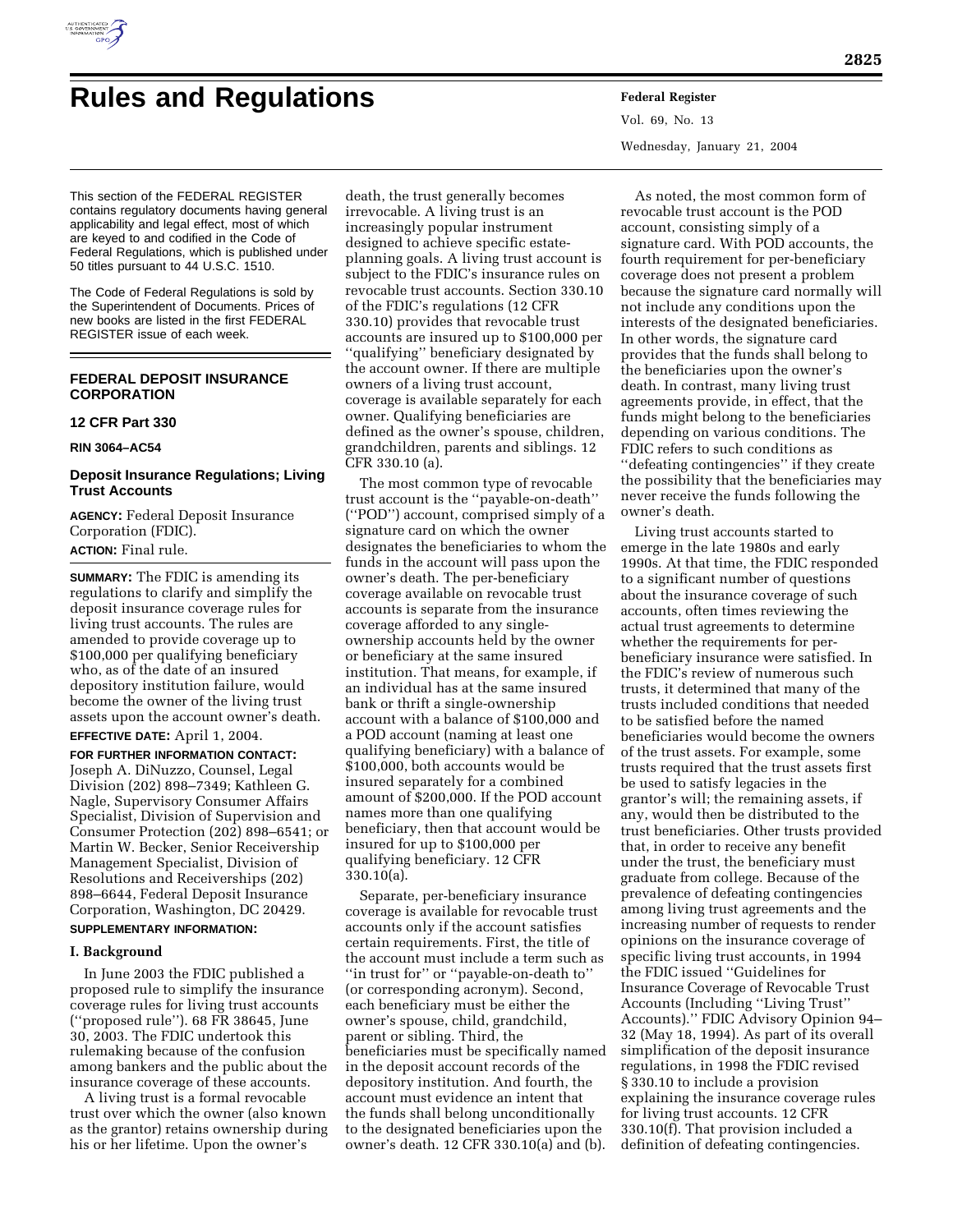Despite the FDIC's issuance of guidelines on the insurance coverage of living trust accounts and its inclusion of a special provision in the insurance regulations explaining the coverage of these accounts, there still is significant public and industry confusion about how the insurance rules apply to living trust accounts. Time has shown that the basic rules on the coverage of POD accounts are not fully adaptable to living trust accounts. The POD rules were written to apply to signature-card accounts, not lengthy, detailed trust documents. Because living trust accounts and PODs are subject to the same insurance rules and analysis, depositors and bankers often mistakenly believe that living trust accounts are automatically insured up to \$100,000 per qualifying beneficiary without regard to any terms in the trust that might prevent the beneficiary from ever receiving the funds. Our experience indicates that in a significant number of cases that is not so under existing rules. Because of the existence of defeating contingencies in the trust agreement, a living trust account often fails to satisfy the requirements for per-beneficiary coverage. Thus, the funds in the account are treated as the owner's singleownership funds and, after being added to any other single-ownership funds the owner has at the same institution, insured to a limit of \$100,000. The funds in a non-qualifying living trust account with more than one owner are deemed the single-ownership funds of each owner, with the corresponding attribution of the funds to each owner's single-ownership accounts.

The FDIC recognizes that the rules governing the insurance of living trust accounts are complex and confusing. Under the current rules, the amount of insurance coverage for a living trust account can only be determined after the trust document has been reviewed to determine whether there are any defeating contingencies. Consequently, in response to questions about coverage of living trust accounts, the FDIC can only advise depositors and bankers that they should assume that such accounts will be insured for no more than \$100,000 per grantor, assuming the grantor has no single-ownership funds in the same depository institution. Otherwise, the FDIC suggests that the owners of living trust accounts seek advice from the attorney who prepared the trust document. Depositors who contact the FDIC about their living trust insurance coverage are often troubled to learn that they cannot definitively determine the amount of their coverage without a legal analysis of their trust

document. Also, when a depository institution fails the FDIC must review each living trust to determine whether the beneficiaries' interests are subject to defeating contingencies. This often is a time-consuming process, sometimes resulting in a significant delay in making deposit insurance payments to living trust account owners.

#### **II. The Proposed Rule**

In the proposed rule issued in June 2003, the FDIC identified and requested comments on what it believed to be two viable alternatives to address the confusion surrounding the insurance coverage of living trust accounts.

The first alternative provided for coverage up to \$100,000 per qualifying beneficiary named in the living trust irrespective of defeating contingencies (''Alternative One'').

The FDIC would identify the beneficiaries and their ascertainable interests in the trust from the depository institution's account records and provide coverage on the account up to \$100,000 per qualifying beneficiary. As with POD accounts, under Alternative One insurance coverage would be provided up to \$100,000 per qualifying beneficiary limited to each beneficiary's ascertainable interest in the trust.

Alternative One expressly required that the deposit account records of the institution indicate the ownership interest of each beneficiary in the living trust. The information could be in the form of the dollar amount of each beneficiary's interest or on a percentage basis relative to the total amount of the trust assets. The FDIC requested specific comments on how such a recordkeeping requirement should be satisfied when a trust provided for different levels of beneficiaries whose interests in the trust depend on certain conditions, including the death of a ''higher-tiered'' beneficiary. In the proposed rule the FDIC noted that Alternative One generally would result in an increase in deposit insurance coverage because, unlike under the current rules, beneficiaries would not be required to have an unconditional interest in the trust in order for the account to qualify for per-beneficiary coverage.

The second alternative in the proposed rule provided, in essence, for a separate category of ownership for living trust accounts, insuring such accounts up to \$100,000 per account owner (''Alternative Two''). An individual grantor would be insured up to a total of \$100,000 for all living trust accounts he or she had at the same depository institution, regardless of the number of beneficiaries named in the trust, the grantor's relationship to the

beneficiaries and whether there were any defeating contingencies in the trust. The coverage for a living trust account would be separate from the coverage afforded to any single-ownership accounts or qualifying joint accounts the owner might have at the same depository institution. Where there were joint owners of a living trust account, the account would be insured up to \$100,000 per grantor. Such accounts also would be separately insured from any joint accounts either grantor might have at the same insured depository institution. In the proposed rule the FDIC noted that Alternative Two likely would result in reduced coverage for owners of living trusts naming more than one qualifying beneficiary because per-beneficiary coverage would be eliminated.

#### **III. Comments on the Proposed Rule**

The FDIC received forty-three comments on the proposed rule. Thirtyseven comments were from banks and savings associations and six were from state and national depository institution trade associations. Twenty-five comments were in favor of Alternative One or a modified version of that alternative and sixteen were in favor of Alternative Two. Two comments discussed the characteristics of both alternatives without expressing a preference for either one. Many of the comments on the proposed rule praised the FDIC for attempting to simplify and clarify the living trust rules. All the comment letters are available on the FDIC Web site, *http://www.fdic.gov/ regulations/laws/federal/propose.html.*

Seventeen comments expressed support for Alternative One as proposed. In general, those commenters said Alternative One would provide more coverage for depositors than Alternative Two and would be more in line with the current coverage available for POD accounts. As such, depositors would not have to place their money with more than one institution or through deposit brokers to obtain full insurance coverage on their deposits. Along these lines, two commenters mentioned that Alternative One would assist depositors in estate-planning efforts by allowing them to place a sizable portion of their assets at one insured institution. Several comments lauded the certainty provided by Alternative One. One stated that ''[Alternative One] provides the amount of coverage and the clarity and understanding of living trust accounts that our customers deserve.'' Another argued that it would be inequitable to treat POD accounts and living trust accounts differently because they both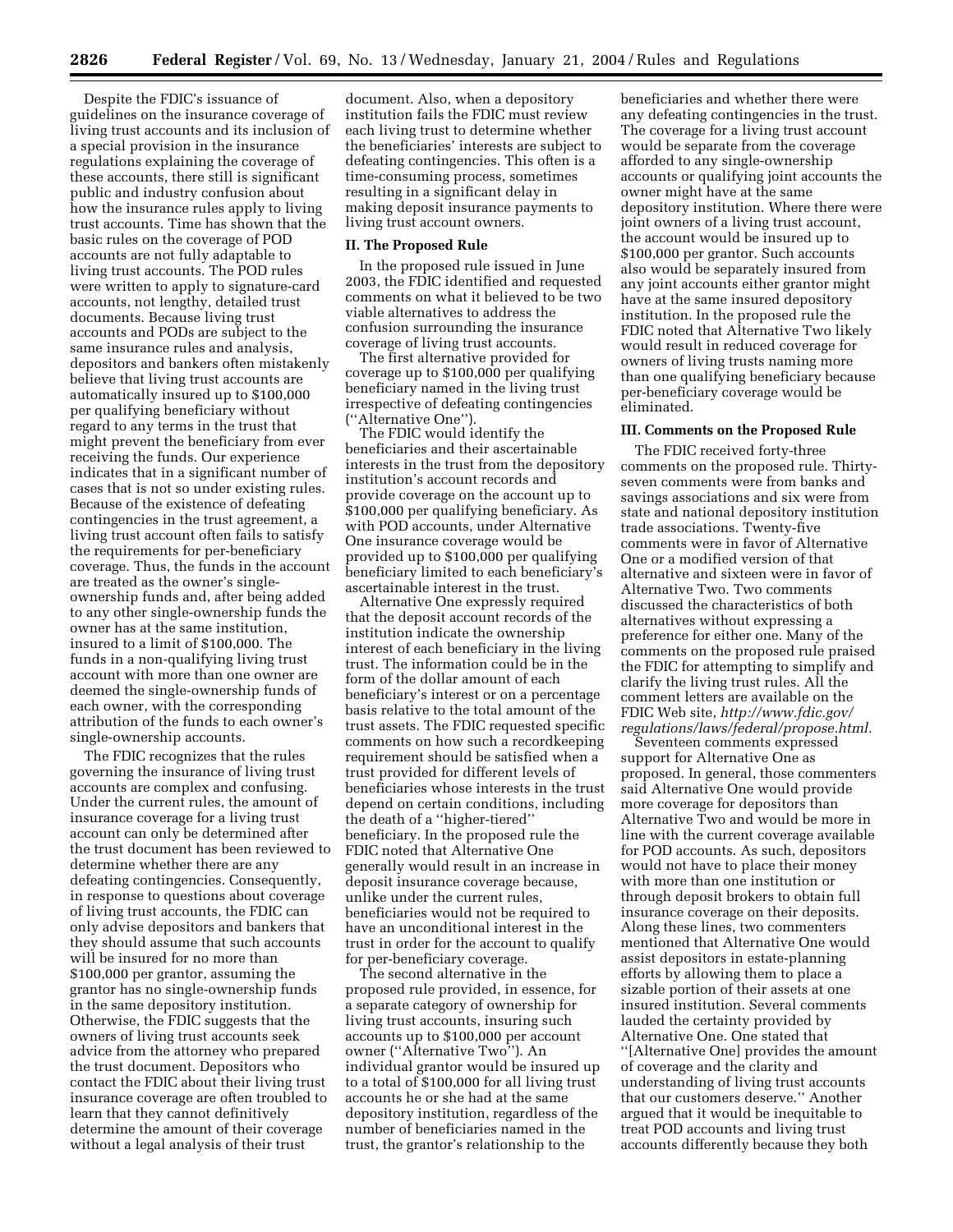are in the owner's control during his or her lifetime and may be modified at any time prior to the owner's death.

Eight of the twenty-five commenters who supported Alternative One, however, expressed concerns about certain aspects of the alternative and asked the FDIC to modify Alternative One before finalizing it. One state financial institution trade association voiced strong opposition to ''any requirement for financial institutions to: Obtain any part of a trust document; provide a certification of trust existence; and specifically identify a qualifying beneficiary's interest in trust assets or relationship to the grantor(s).''

A national depository institutions trade group cautioned that the proposed recordkeeping requirements might jeopardize the protections afforded under certain state laws for financial institutions in dealing with trusts. It cited ''compelling practical reasons'' against the proposed recordkeeping requirements in Alternative One, noting that:

• Unlike POD accounts, for which the only document is the institution's account—opening record, living trusts can be lengthy, complicated documents that identify multiple tiers of beneficiaries.

• It is often difficult for bankers to get information from accountholders who may be confused by the complexity and terminology of their living trust documents.

• Living trusts can be amended or revoked at any time and depository institutions should not be expected to repeatedly contact their customers to determine whether their account information is current.

• Customers might perceive such recordkeeping requirements as an invasion of privacy.

Two other trade associations and several depository institutions echoed these views.

Many of the commenters in favor of Alternative One without the proposed recordkeeping requirements suggested that the FDIC continue its current practice of ascertaining the existence of living trust beneficiaries and kinship information at the time an institution is closed. In addition to making the same points on the recordkeeping requirements as those noted above, another national trade association representing community banks said ''we do not see how the FDIC can avoid the time-consuming process of reviewing trust agreements when a bank failure occurs.''

Sixteen comments were in favor of Alternative Two. Generally, the consensus among these comments was,

as expressed by one community banker, ''[Alternative Two is] easier [than Alternative One] to explain to the depositor and for the bank to keep track of.'' Another community banker described the option as ''straightforward.'' A common point made by several commenters was that, because of the simplicity of Alternative Two, depositors would be able to make an informed decision in placing living trust funds with depository institutions. Another community banker noted that Alternative Two would be the ''simplest, easiest and cleanest method'' of insuring living trust deposits and added that ''[w]e are not lawyers nor tax accountants and we should not have to 'dive' into someone's trust papers and try to decide how many beneficiaries, the relationships (of the parties) and if there are contingencies in the trust.''

Three commenters who favored Alternative Two suggested that under Alternative Two the insurance coverage for living trust accounts be increased to \$200,000 to address the reduction in coverage some depositors might experience as a result of the rule change. *(This is not a viable option for the FDIC because it would take an act of Congress to increase the basic deposit insurance amount.)*

A large regional bank commented that Alternative Two ''appears to be the fairest treatment of these accounts as it treats them more like individual accounts. Since revocable accounts are generally used for the primary benefit of one, or sometimes two individuals, this seems more in line with policy of FDIC insurance than Alternative One.''

Many comments in support of Alternative Two acknowledged that Alternative One also offered advantages to depositors and would be an improvement over the current rule, but noted that Alternative One would place an added burden on financial institutions by imposing new recordkeeping requirements and would place institutions in the position of requesting information from depositors that they likely would be unwilling or unable to provide for privacy and other reasons. One medium-sized institution favored Alternative Two because ''we wouldn't have to track the names of the trust beneficiaries and their various interests.'' A community banker voiced support for Alternative Two, saying it would be ''easier to understand by the customer and bank personnel.'' She noted that customers would have the option to open POD accounts to obtain separate per-beneficiary POD coverage.

#### **IV. The Final Rule**

# *A. General Explanation*

Upon considering the comments on the proposed rule, the FDIC has revised the current living trust account rules to provide for insurance coverage of up to \$100,000 per qualifying beneficiary who, as of the date of an institution failure, would become entitled to the living trust assets upon the owner's death. This is a modified version of Alternative One in the proposed rule, based in part on a comment from a community banker that living trust coverage be based on beneficiaries ''without death related contingencies.'' Under the final rule, coverage will be determined on the interests of qualifying beneficiaries irrespective of defeating contingencies. A beneficiary whose trust interest is dependent on the death of another trust beneficiary, however, will not qualify.

For example, an account for a living trust providing that the trust assets go in equal shares to the owner's three children upon the owner's death would be eligible for \$300,000 of deposit insurance coverage. If the trust provides that the funds would go to the children only if they each graduate from college prior to the owner's death, the coverage would still be \$300,000, because defeating contingencies will no longer be relevant for deposit insurance purposes. Another example is where a trust provides that the owner's spouse becomes the owner of the trust assets upon the owner's death but, if the spouse predeceases the owner, the three children then become the owners of the assets. If the spouse is alive when the institution fails, the account will be insured up to a maximum of \$100,000, because only the spouse is entitled to the assets upon the owner's death. If at the time of the institution failure, however, the spouse has predeceased the owner, then the account would be eligible for up to \$300,000 coverage because there would be three qualifying beneficiaries entitled to the trust assets upon the owner's death.

In developing the final rule the FDIC was guided by two interwoven objectives: To simplify the existing rules and to provide coverage similar to POD account coverage. The FDIC believes the final rule achieves these objectives because it is reasonably straight-forward and because, as with POD accounts, coverage is based on the actual interests of qualifying beneficiaries. The final rule is similar to Alternative One but provides coverage based on qualifying beneficiaries who have an immediate interest in the trust assets upon the grantor's death. This concept is the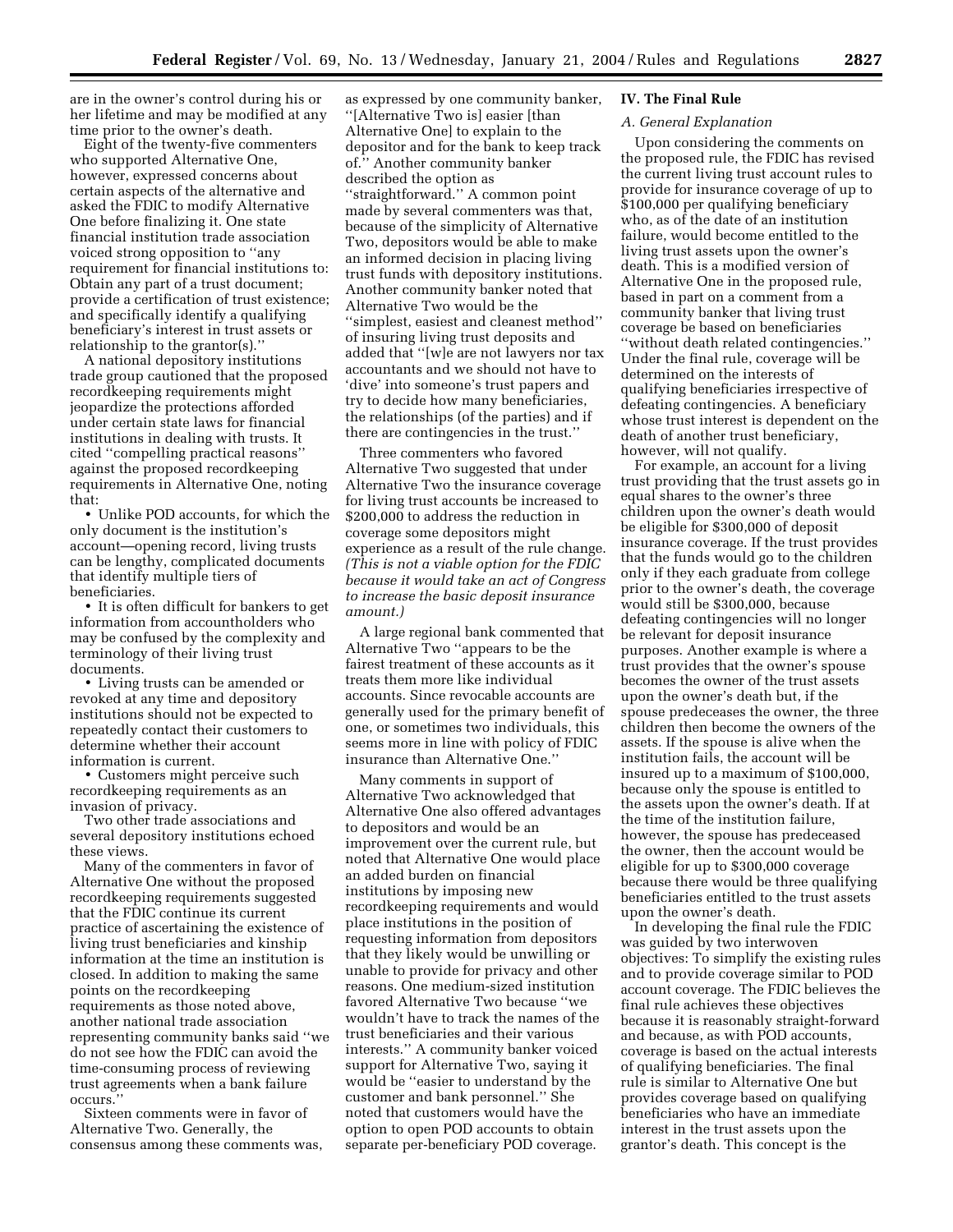same as the coverage theory applicable to POD accounts: To provide coverage based on the interests of the beneficiaries who will receive the account funds when the owner dies, determined as of the date of the institution failure. Alternative One could have allowed for potentially open-ended coverage in some situations, particularly where a trust provided for tiered, or sequential, beneficiaries whose interests in the trust depend on whether ''higher-tiered'' beneficiaries predecease them.

Moreover, Alternative One would have required that a depository institution's deposit account records indicate the name and ascertainable interest of each qualifying beneficiary in the trust. The FDIC was persuaded by a majority of comments contending that requiring institutions to maintain records on the names of living trust beneficiaries and their interests in the respective trusts would be unnecessary and burdensome. The FDIC agrees with the industry assessment of that proposed requirement because the grantor of a living trust might during his or her lifetime change the trust beneficiaries and modify the terms of the trust. Requiring the grantor to inform a depository institution of these changes and requiring depository institutions to maintain records on such information is impractical and unnecessarily burdensome. Hence, a key feature of the final rule is that it requires no recordkeeping requirement other than an indication on a depository institution's records that the account is a living trust account. Upon an institution failure, FDIC claims agents would identify the beneficiaries and determine their interests by reviewing the trust agreement obtained from the depositor. At that time depositors would attest to their relationship to the named beneficiaries.

In the final rule the FDIC has eliminated an unnecessary recordkeeping requirement. Specifically, the names of living trust beneficiaries will no longer have to be recorded in the deposit account records of an insured institution in order for the account to qualify for the deposit insurance provided for living trust accounts. The removal of this recordkeeping requirement supports the ongoing efforts of the FDIC and the other federal banking regulators, under the Economic Growth and Regulatory Paperwork Reduction Act (''EGRPRA''), to eliminate unnecessary regulatory requirements. Detailed information about the EGRPRA project is available at *http://www.egrpra.gov.*

The FDIC believes deposit insurance coverage under the final rule would match the coverage many depositors now expect for their living trust accounts. Generally, depositors believe that living trust coverage is essentially the same as POD account coverage. In other words, insurance is based on the number of qualifying beneficiaries with an ownership interest in the account, regardless of any conditions, or contingencies, affecting those interests. The final rule will match those expectations because it provides coverage more closely aligned with POD coverage than the former rules. The FDIC believes the final rule will provide bankers and depositors with a better understanding of the living trust account deposit insurance rules and will help to eliminate the present confusion surrounding the coverage of living trust accounts.

## *B. Treatment of Non-Qualifying Beneficiaries*

The treatment of non-qualifying beneficiaries under the final rule will be the same as under the current POD rules. Interests of non-qualifying beneficiaries in a living trust will be insured as the owner's single-ownership (or individual) funds. As such, those interests will be added to any other single-ownership funds the owner holds at the same institution and insured to a total of \$100,000 in that accountownership capacity. For example, assume a living trust provides that the grantor's assets shall belong equally to her husband and nephew upon her death. A living trust account with a balance of \$200,000 held for that trust would be insured for at least \$100,000 because there is one qualifying beneficiary (the grantor's spouse) who, upon the institution failure, would be entitled to the funds upon the grantor's death. Because the nephew is a nonqualifying beneficiary, the \$100,000 attributable to him would be insured as the grantor's single-ownership funds. If the grantor has no other singleownership funds at the institution, the full \$200,000 of the living trust account would be insured—\$100,000 under the grantor's revocable trust ownership capacity and \$100,000 under the grantor's single-ownership capacity. If, however, the grantor also has a singleownership account with a balance of, say, \$20,000, the \$100,000 of the living trust account attributable to the nephew would be added to that amount and the combined amount, in the grantor's single-ownership capacity, would be insured to a limit of \$100,000, leaving \$20,000 uninsured. This result and calculation methodology is the same as

under the current rules for POD accounts.

#### *C. Treatment of Life-Estate and Remainder Interests*

Living trusts sometime provide for a life estate interest for designated beneficiaries and a remainder interest for other beneficiaries. The final rule addresses this situation by deeming each life-estate holder and each remainder-man to have an equal interest in the trust assets. Insurance is then provided up to \$100,000 per qualifying beneficiary. For example, assume a grantor creates a living trust providing for his wife to have a life-estate interest in the trust assets with the remaining assets going to their two children upon the wife's death. The assets in the trust are \$300,000 and a living trust account is opened for that full amount. Unless otherwise indicated in the trust, the FDIC would deem each of the beneficiaries (all of whom here are qualifying beneficiaries) to own an equal share of the \$300,000; hence, the full amount would be insured. This result would be the same even if the wife has the power to invade the principal of the trust, inasmuch as under the final rule defeating contingencies are no longer relevant for insurance purposes.

Another example would be where the living trust provides for a life estate interest for the grantor's spouse and remainder interests for two nephews. In that situation the method for determining coverage would be the same as that indicated above: Unless otherwise indicated, each beneficiary would be deemed to have an equal ownership interest in the trust assets and coverage would be provided accordingly. Here the life-estate holder is a qualifying beneficiary (the grantor's spouse) but the remainder-men (the grantor's nephews) are not. As such (assuming an account balance of \$300,000), the living trust account would be insured for at least \$100,000 because there is one qualifying beneficiary (the grantor's spouse). The \$200,000 attributable to the grantor's nephews would be insured as the grantor's single-ownership funds. If the grantor has no other single-ownership funds at the same institution, then \$100,000 would be insured as the grantor's single-ownership funds. Thus, the \$300,000 in the living trust account would be insured for a total of \$200,000 and \$100,000 would be uninsured. The FDIC believes this is a simple, balanced approach to insuring living trust accounts where the living trust provides for one or more life estate interests.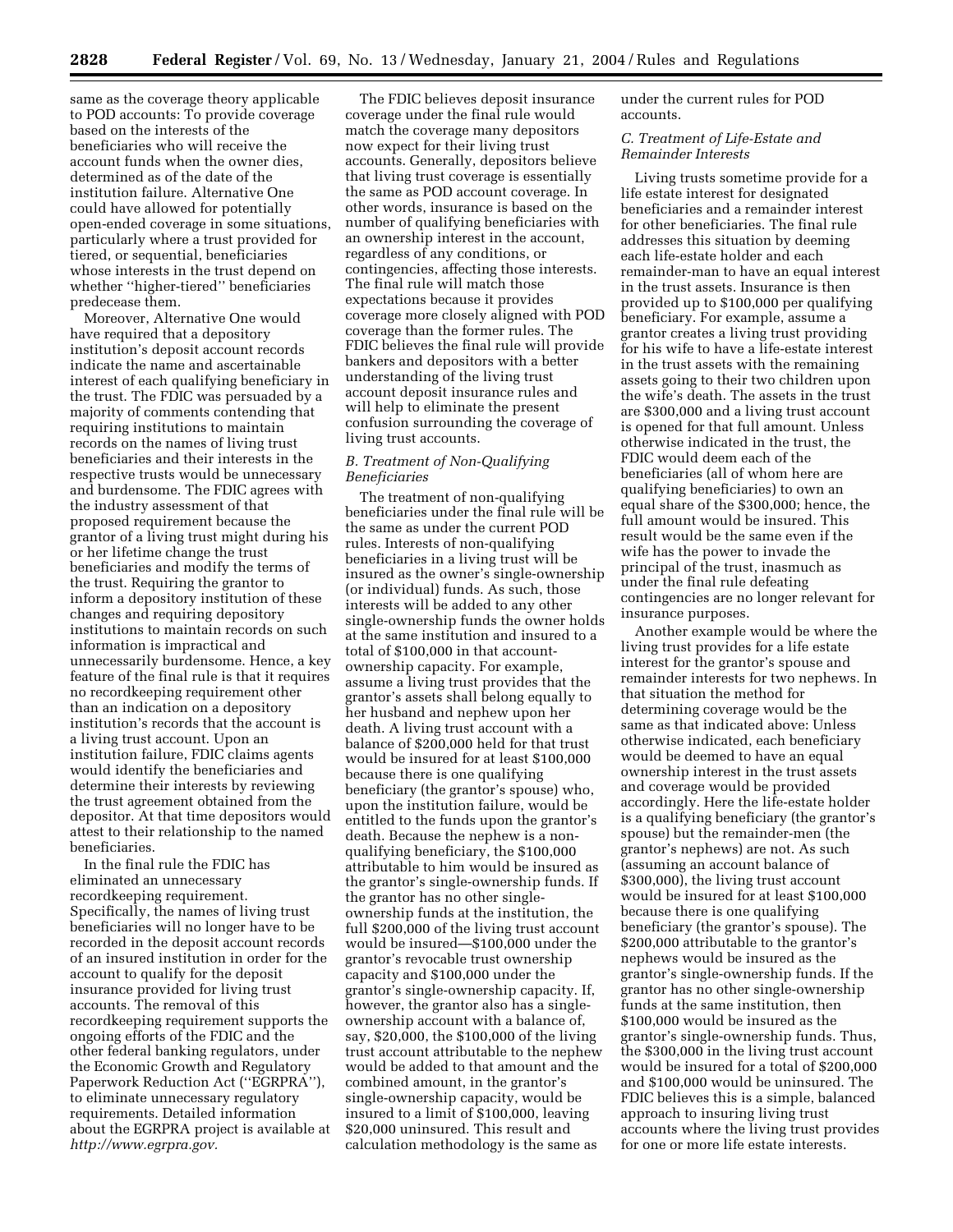#### **V. Effective Date**

The final rule will become effective on April 1, 2004, the beginning of the first calendar quarter following the publication date of the final rule. The final rule will apply as of that date to all living trust accounts unless, upon a depository institution failure, a depositor who established a living trust account before April 1, 2004, chooses coverage under the previous living trust account rules. For any depository institution failures occurring between January 13, 2004, and April 1, 2004, the FDIC will apply the final rule if doing so would benefit living trust account holders of such failed institutions.

#### **VI. Paperwork Reduction Act**

The final rule will simplify the FDIC's regulations governing the insurance of living trust accounts. It will not involve any new collections of information pursuant to the Paperwork Reduction Act (44 U.S.C. 3501 *et seq.*). Consequently, no information has been submitted to the Office of Management and Budget for review.

#### **VII. Regulatory Flexibility Act**

The FDIC certifies that the final rule will not have a significant economic impact on a substantial number of small businesses within the meaning of the Regulatory Flexibility Act (5 U.S.C. 605(b)). The amendments to the deposit insurance rules will apply to all FDICinsured depository institutions, including those within the definition of ''small businesses'' under the Regulatory Flexibility Act. The final rule eliminates an existing requirement for all FDIC-insured institutions to designate living trust beneficiaries in deposit account records. This change in recordkeeping will result in a marginal reduction in time and effort for depository institution staff which will not significantly affect compliance costs. The rule imposes no new reporting, recordkeeping or other compliance requirements. Accordingly, the Act's requirements relating to an initial and final regulatory flexibility analysis are not applicable.

#### **VIII. The Treasury and General Government Appropriations Act, 1999—Assessment of Federal Regulations and Policies on Families**

The FDIC has determined that the final rule will not affect family wellbeing within the meaning of section 654 of the Treasury and General Government Appropriations Act, enacted as part of the Omnibus Consolidated and Emergency Supplemental Appropriations Act of 1999 (Pub. L. 105–277, 112 Stat. 2681).

## **IX. Small Business Regulatory Enforcement Fairness Act**

The Office of Management and Budget has determined that the final rule is not a ''major rule'' within the meaning of the relevant sections of the Small Business Regulatory Enforcement Fairness Act of 1996 (''SBREFA'') (5 U.S.C. 801 *et seq.*). As required by SBFERA, the FDIC will file the appropriate reports with Congress and the General Accounting Office so that the final rule may be reviewed.

#### **List of Subjects in 12 CFR Part 330**

Bank deposit insurance, Banks, banking, Reporting and recordkeeping requirements, Savings and loan associations, Trusts and trustees.

■ For the reasons stated above, the Board of Directors of the Federal Deposit Insurance Corporation hereby amends part 330 of chapter III of title 12 of the Code of Federal Regulations as follows:

## **PART 330—DEPOSIT INSURANCE COVERAGE**

■ 1. The authority citation for part 330 continues to read as follows:

**Authority:** 12 U.S.C. 1813(l), 1813(m), 1817(i), 1818(q), 1819 (Tenth), 1820(f), 1821(a), 1822(c).

■ 2. Section 330.10(f) is revised to read as follows:

#### **§ 330.10 Revocable trust accounts.**

\* \* \* \* \* (f) *Living trust accounts.* (1) This section also applies to revocable trust accounts held in connection with a formal revocable trust created by an owner/grantor and over which the owner/grantor retains ownership during his or her lifetime. These trusts are usually referred to as living trusts. If a named beneficiary in a living trust is a qualifying beneficiary under this section, then the account held in connection with the living trust is eligible for the per-qualifyingbeneficiary coverage described in paragraph (a) of this section. This coverage will apply only if, at the time an insured depository institution fails, a qualifying beneficiary would be entitled to his or her interest in the trust assets upon the grantor's death and that ownership interest would not depend on the death of another trust beneficiary. If there is more than one grantor, then the beneficiary's entitlement to the trust assets must be upon the death of the last grantor. The coverage provided in this paragraph (f) shall be irrespective of any other conditions in the trust that might prevent a beneficiary from acquiring an

interest in the deposit account upon the account owner's death.

(*Example 1:* A is the owner of a living trust account with a deposit balance of \$300,000. The trust provides that, upon A's death, her husband shall receive \$100,000 and each of their two children shall receive \$100,000, but only if the children graduate from college by age twenty-four. Assuming A has no other revocable trust accounts at the same depository institution, the coverage on her living trust account would be \$300,000. The trust names three qualifying beneficiaries. Coverage would be provided up to \$100,000 per qualifying beneficiary regardless of any contingencies.)

(*Example 2:* B is the owner of a living trust account with a deposit balance of \$200,000. The trust provides that, upon B's death, his wife shall receive \$200,000 but, if the wife predeceases B, each of the two children shall receive \$100,000. Assuming B has no other revocable trust accounts at the same depository institution and his wife is alive at the time of the institution failure, the coverage on his living trust account would be \$100,000. The trust names only one beneficiary (B's spouse) who would become the owner of the trust assets upon B's death. If when the institution fails B's wife has predeceased him, then the account would be insured to \$200,000 because the two children would be entitled to the trust assets upon B's death.)

(2) The rules in paragraph (c) of this section on the interest of non-qualifying beneficiaries apply to living trust accounts. (*Example:* C is the owner of a living trust account with a deposit balance of \$200,000. The trust provides that upon C's death his son shall receive \$100,000 and his nephew shall receive \$100,000. The account would be insured for *at least* \$100,000 because one qualifying beneficiary (C's son) would become the owner of trust interests upon C's death. Because the nephew is a non-qualifying beneficiary entitled to receive an interest in the trust upon C's death, that interest would be considered C's single-ownership funds and insured with any other single-ownership funds C might have at the same institution. Assuming C has no other single-ownership funds at the institution, the full \$200,000 in the living trust account would be insured (\$100,000 in C's revocable trust account ownership capacity and \$100,000 in C's single-ownership account capacity).

(3) For living trusts accounts that provide for a life-estate interest for designated beneficiaries and a remainder interest for other beneficiaries, unless otherwise indicated in the trust, each life-estate holder and each remainder-man will be deemed to have equal interests in the trust assets for deposit insurance purposes. Coverage will then be provided under the rules in this